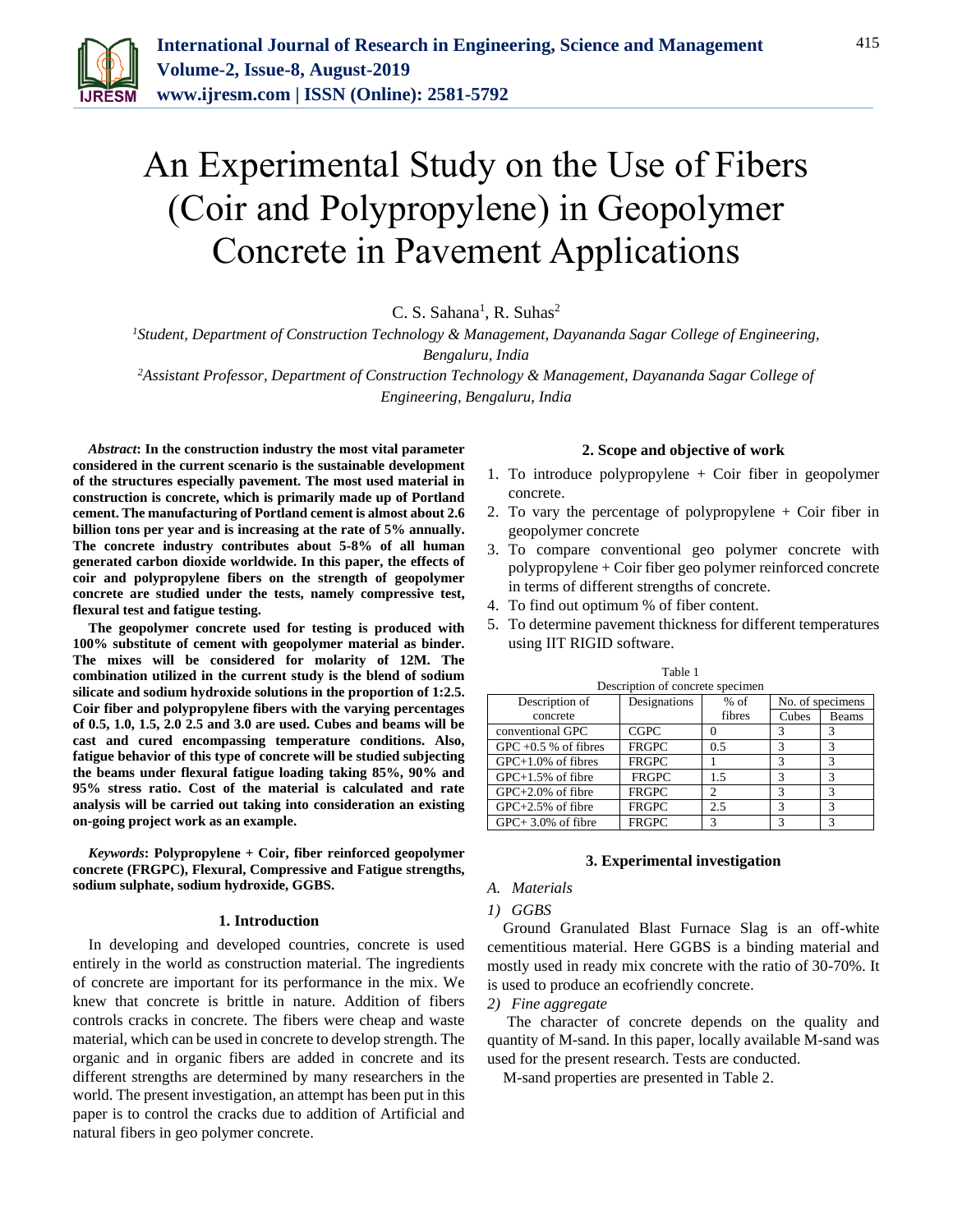

## *3) Coarse aggregate*

The character of concrete depends on the quality and quantity of coarse aggregate. In this paper, coarse aggregate was used and tests are conducted according to IS – 2386 1963.

| Table 2                   |                         |         |  |  |  |
|---------------------------|-------------------------|---------|--|--|--|
| Fine Aggregate Properties |                         |         |  |  |  |
| S. No.                    | Physical properties     | Results |  |  |  |
|                           | Specific Gravity        | 2.25    |  |  |  |
|                           | <b>Fineness Modulus</b> | 3.73    |  |  |  |
| 3                         | Bulk density $(kg/m^3)$ | 1445    |  |  |  |

| Table 3                    |                      |             |  |  |  |  |
|----------------------------|----------------------|-------------|--|--|--|--|
| Fibers properties          |                      |             |  |  |  |  |
| properties                 | Polypropylene fibers | Coir fibers |  |  |  |  |
| Length $(mm)$              | 25                   | 25          |  |  |  |  |
| Diameter (mm)              | 0.234                | 0.240       |  |  |  |  |
| Tensile strength $(N/mm2)$ | 226                  | 189         |  |  |  |  |



Fig. 1. Polypropylene fiber



Fig. 2. Coir fiber



Fig. 3. Geo polymer Concrete with fibers

# *Design Mix*

M-40 was designed according to IS-10262-2009.

# *Experimental programme*

M-40 mix design is prepared by addition of fibers. The cube size 100\*100\*100mm, cylindrical size length- 300 and dia-150 mm and prism size 100\*100\*500mm specimens were casted with fibers of 0.5%, 1.0%, 1.5%,2%,2.5% and 3.0%.

Concrete specimens were tested for different fibers and various strengths like compression, fatigue and flexural strengths respectively according to IS specification after curing 28 days

*Compressive strength* Compressive test is conducted according to IS – 516:1959. *Flexural strength* Flexure test conducted according to  $IS - 516:1959$ . *Fatigue strength* Fatigue test conducted according to IRC- 58-2015.

# **4. Results and discussions**

# *A. Strength of cubes*

The mean compressive strength of different GPC with and without the addition of natural and artificial fibers at 3, 7 and 28 days are provided in the bar chart is shown. The mix GP 5 i.e., the addition of 2.5% of fibers produces a maximum compressive strength which are attained 37.5, 40.3 and 41.2 Mpa for 3, 7 and 28 days respectively. The results have verified that there is a positive increment in the quality because of its toughness properties.



Fig. 4. Comparison of cube strength of concrete for various % of fiber. (compressive strength)

# *B. Strength of prisms*

Flexural strength of various geopolymer concrete suggests substantial improvement with the addition of fibers using 2 point loading arrangements, the very best execution used to be stated for the geopolymer mixture consisting of 2.5% incorporation of fibers and proven in chart.



Fig. 5. Comparison of prism strength of concrete for various % of fiber, (flexural strength)